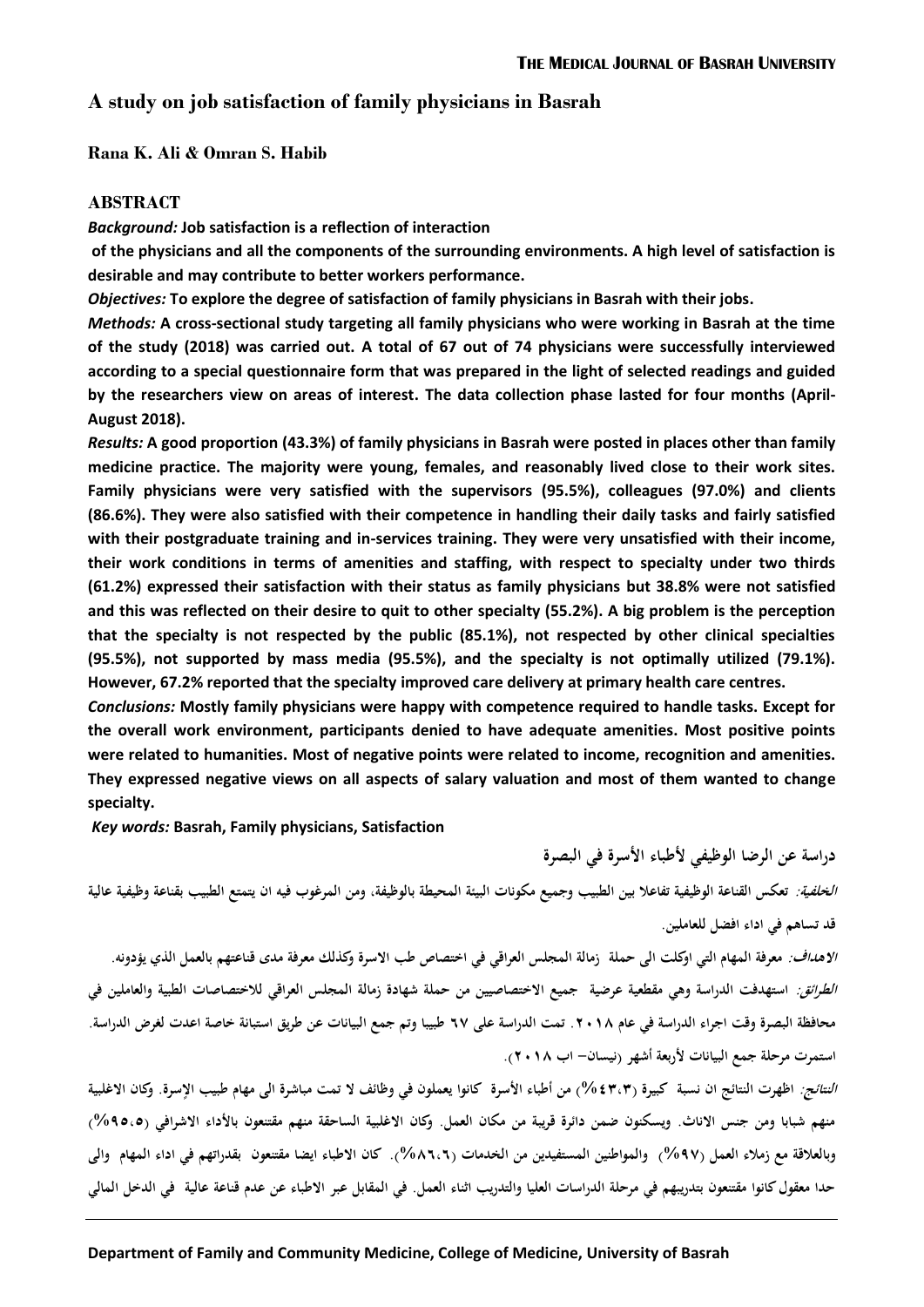**وظروف العمل ومستلزماته. من ناحية اخرى عبر %70،8 منهم فقط عن قناعته بكونه طبيب اسرة وعبر %99،8 عن رغبته بترك اختصاصه لو اتيحت له الفرصة المناسبة. كما عبر المشاركون عن اعتقادهم بان اختصاص طب االسرة ال يتمتع بتقييم مناسب من المجتمع )%29،0( وال من االختصاصات الطبية االخرى )%59،9( وال بدعم من وسائل االعالم )%59،9( وان االختصاص غير مستثمر جيدا )%65،0(. بالمقابل يعتقد %76،8 ان وجودهم قد ساهم بتطوير الخدمات الصحية في مراكز الرعاية الصحية االولية.** *الاستنتاجات:* يتمتع اطباء الاسرة في البصرة بقناعة جيدة بكفاءتهم في اداء المهام وفي الاداء الاشرافي والعلاقات البينية مع الزملاء والمستفيدين الا **انهم يشكون من عدم كفاية مستلزمات العمل وانخفاض المدخوالت والبيئة غير المشجعة الختصاصهم. الكلمات المفتاحية: البصرة، طب أسرة، قناعة وظيفية**

### **INTRODUCTION**

ob satisfaction is defined in different ways and may simply means the degree of accommodation between a person and **1988 CELLER**<br>
ob satisfaction is defined in different ways<br>
and may simply means the degree of<br>
accommodation between a person and<br>
various facets of job.<sup>[1]</sup> However, the concept encompasses many facets and views by different researchers. The concept of job satisfaction might be described as the expressed view of family physicians working in Basrah governorate on the degree of accommodation between their expectations and reality of their job situation as described by them. [1-9] Job satisfaction is a product of complex interacting factors. Some of these are briefly discussed here. Age is generally found to be positively related to job satisfaction. A relatively substantial portion of the differences in expressed satisfaction are explained by age variations in work values and job rewards.<sup>[10]</sup> The higher job satisfaction among older employees may be due to maintaining a long career, including higher salaries, better benefits and success in the workplace associated with experience. **[11]** Gender is also related to satisfaction. [12,13] Further factors which affect satisfaction include adequate payment and promotion.<sup>[14-17]</sup> Organization management behavior and policies are implicated in determining job satisfaction.<sup>[16]</sup> Organizations with more social solidarity financed, not-forprofit health care.**[17]** Furthermore, objective supervision can assure that needs in terms of deficient knowledge, skills and abilities are met through the allocation of budget and appropriate training[18]However, supervision itself need to be made by persons who themselves are

knowledgeable of development concepts to facilitate their employees work with satisfaction $[19]$ and confidence that their supervisor is sufficiently qualified to efficiently lead them.[20] Work environment is another dimension that affects job satisfaction. Psychosocial factors among workers are determined by the specific characteristics of the job (work organization, demands, task content, and social aspects) that determine the conditions of the working environment and affect the wellbeing and progress of work. <sup>[21]</sup> A business setting must provide good working conditions that satisfy the basic needs of workers and consequently enhances productivity of them. [22] This study aims at achieving one specific objective to find whether family physicians are satisfied with their jobs or not.

#### **SUBJECTS AND METHODS**

The study was a cross-section involving 67 out of 74 family physicians carried out essentially at all primary health care and teaching institutions in Basrah governorate which meet single criterion: presence, in the health care institution/teaching institutions, of at least one doctor specialized in family medicine (Fellowship) and having at least one year active work in one or more institution. The study population included all doctors specialized in family medicine and were engaged in active job for at least one year. A questionnaire form was used to compile all relevant data on each participant studied. The questionnaire was constructed in such a way to meet the objectives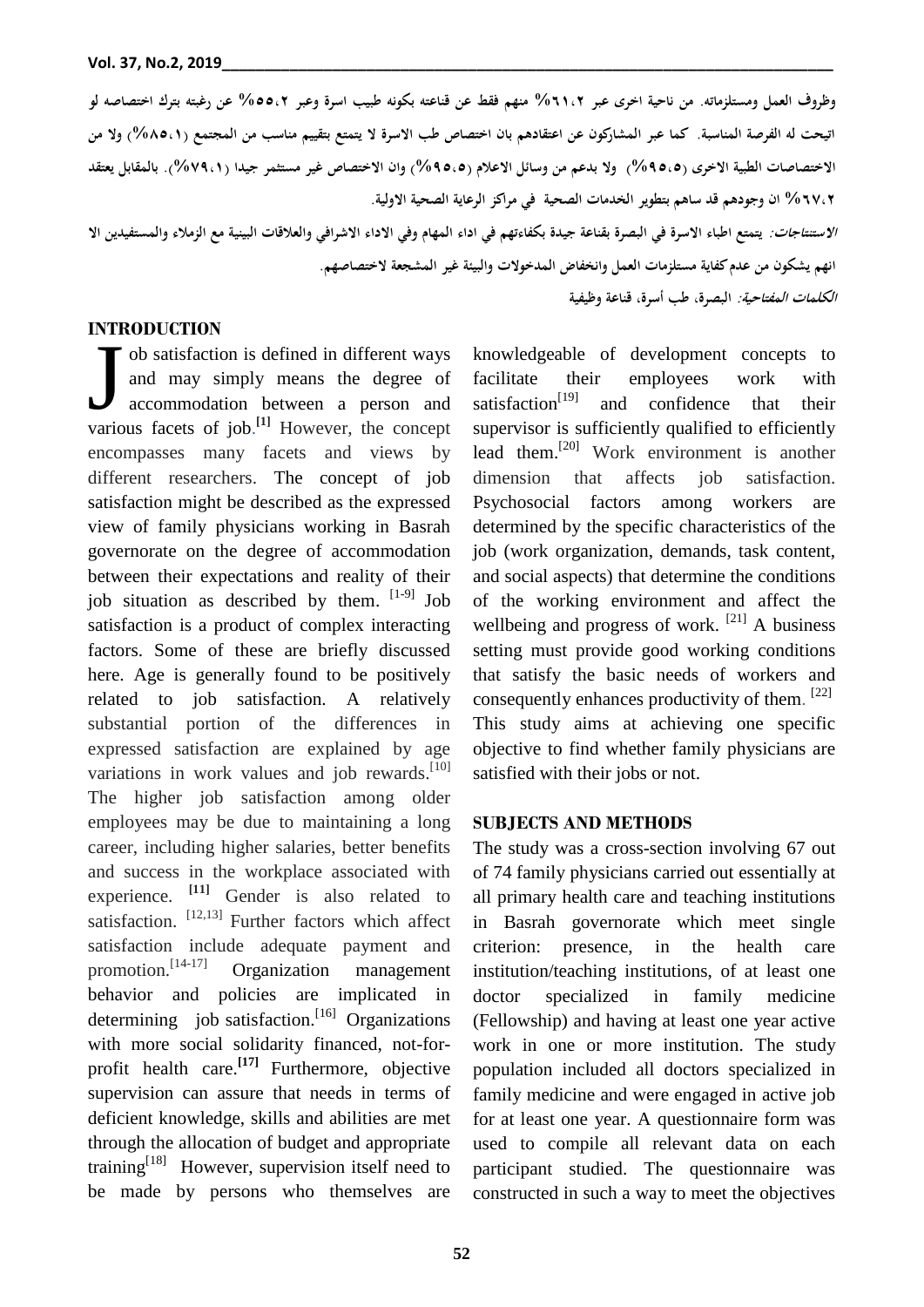of the study. A careful selective literature review was made to build a reasonable concept of the term job satisfaction among doctors. The researchers did not intend to explore the theoretical facets of job satisfaction. Rather they aimed at describing the status -quo as being visualized by doctors themselves and as identified from additional observations. No attempt was made to utilize certain scales or theories like the Warr-Cook-Wall job satisfaction scale **[23]** or other theories. However a good background given by a Turkish study was very beneficial in the process of questionnaire building. **[24]**

# **The questionnaire consisted of three parts:**

*A. Socio-demographic characteristic:* including age, sex, marital state, residence.

*B. Work environment:* including approximate distance from home to work place in terms of travel time in minutes, years since getting Fellowship in family medicine in years, current place of work whether the work was in hospital, health Centre, administrative office or teaching institutions and nature of task (post) whether care provider, manager or teacher.

*C. Satisfaction:* This included inquiry about a number of aspects related to satisfaction: The main items covered were: **a.** Satisfaction with relations with supervisors, fellows and clients **b.** Satisfaction with fellowship training and **c.** Satisfaction with professional status, recognition and personal rewards. We hypothesized that a satisfactory job would make doctors positive regarding work environment, status and recognition, income, and continuity of affiliation to their job. These plus age and gender would affect expressed satisfaction. The study did not aim to study the degree of satisfaction but only to get a dichotomous measurement indicating whether the participant was satisfied or not regarding the aspect inquired about. Ethically, the researcher did not interfere at any stage of the study in process of care provided by participant. Participants were requested individually to take part in the study. All the approached doctors agreed to participate.

The researcher took an active role in the interview in the sense that queries by participants were answered on spot. The data collected were confidential and participants were assured of sealing any personal information. Names of participants were excluded from the data collection process. The study beard no ethical consequences on the side of patients. All participants were informed of the purpose of the study. The study protocol was approved by **(1)** Research Ethical Committee at the College of Medicine, University of Basrah (Meeting No.2 held on April 29, 2018 ) (**2)** The Central Research Committee, Basrah Directorate General of Health Services. Data were fed on computer using Statistical Package for Social Sciences (SPSS-Version 20). Results were presented as tables to illustrate description and comparison of various groups.

## **RESULTS**

*Demographic characteristics:* (Table-1), shows a summary of age, sex and marital status of participants. Most of participants are in the age range of 30-49 years (91.1%) a fairly young medical staff. The great Most of them are females (73.1%) and married (89.6%).

## **Table 1. Distribution of participants by age, sex and marital status**

| <b>Characteristics</b> | No. | $\frac{0}{0}$ |
|------------------------|-----|---------------|
| Age                    |     |               |
| $\epsilon$ 30          | 1   | 1.5           |
| 30-39                  | 31  | 46.3          |
| 40-49                  | 30  | 44.8          |
| 50-59                  | 5   | 7.5           |
| <b>Total</b>           | 67  | 100.0         |
| <b>Sex</b>             |     |               |
| <b>Male</b>            | 18  | 26.9          |
| <b>Female</b>          | 49  | 73.1          |
| <b>Total</b>           | 67  | 100           |
| <b>Marital status</b>  |     |               |
| <b>Married</b>         | 60  | 89.6          |
| <b>Unmarried</b>       | 7   | 10.4          |
| <b>Total</b>           | 67  | 100.0         |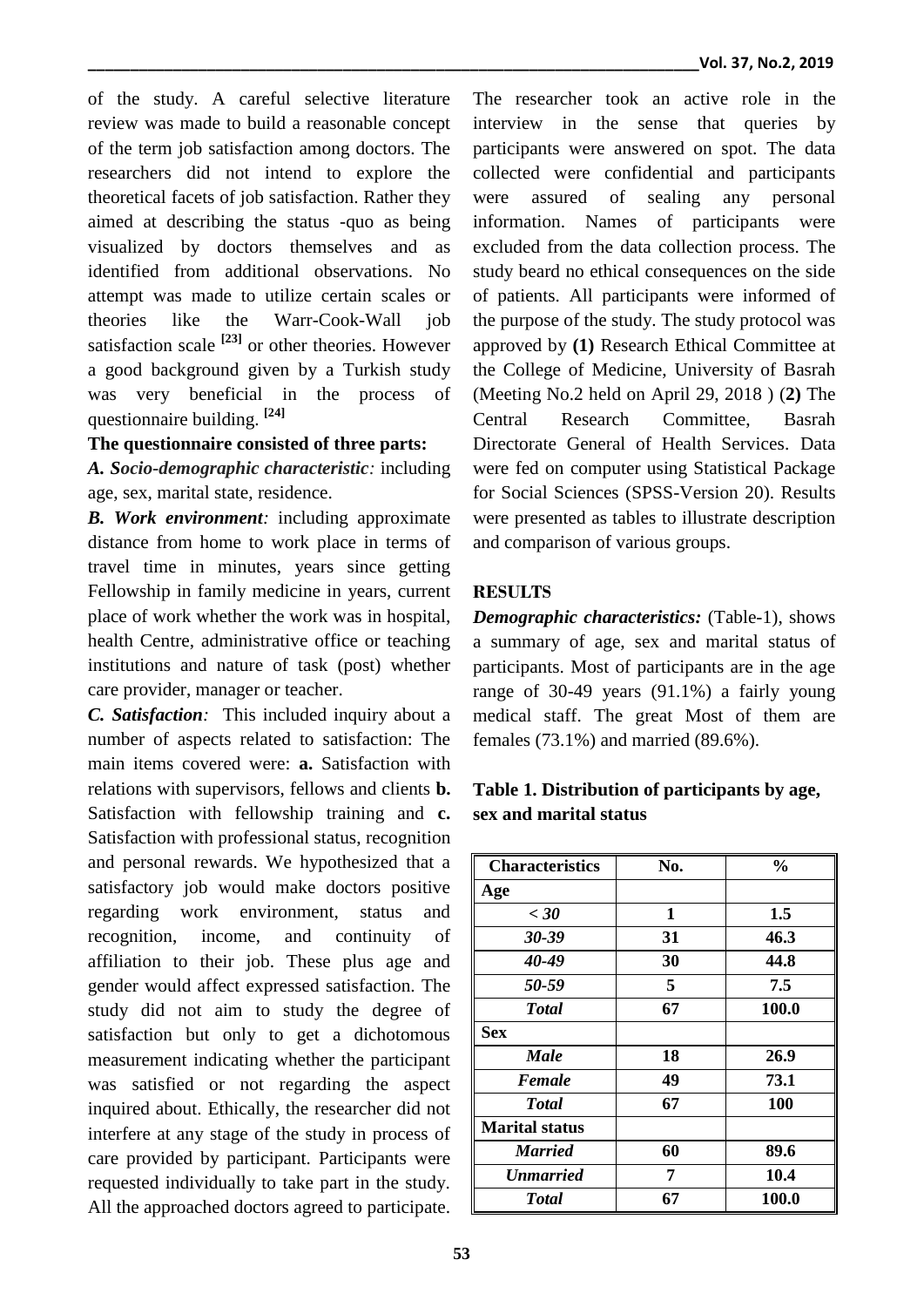#### **Vol. 37, No.2, 2019\_\_\_\_\_\_\_\_\_\_\_\_\_\_\_\_\_\_\_\_\_\_\_\_\_\_\_\_\_\_\_\_\_\_\_\_\_\_\_\_\_\_\_\_\_\_\_\_\_\_\_\_\_\_\_\_\_\_\_\_\_\_\_\_\_\_\_\_\_\_\_\_**

*Satisfaction with supervisors, colleagues and clients:* The participants seem very comfortable with work relations in regard to supervisors, colleagues and clients (Table-2). Most of them were satisfied with supervisors (95.5%), colleagues (97.0%) and clients (86.6%).

|  | Table 2. Expressed satisfaction with the       |  |
|--|------------------------------------------------|--|
|  | relation with supervisors, fellows and clients |  |

| Category           | <b>Satisfied</b><br><i>No.</i> $(\%)$ | <b>Not</b><br>satisfied<br><i>No.</i> $(\%)$ | Total<br><i>No.</i> $(\%)$ |
|--------------------|---------------------------------------|----------------------------------------------|----------------------------|
| <b>Supervisors</b> | 64 (95.5)                             | 3(4.5)                                       | 67(100.0)                  |
| <b>Fellows</b>     | 65 (97.0)                             | 2(3.0)                                       | 67(100.0)                  |
| <b>Clients</b>     | 58 (86.6)                             | 9(13.4)                                      | 67(100.0)                  |

*Satisfaction with postgraduate and in-services training:* (Table-3) summarizes the participants satisfaction about their training during the postgraduate studies and whether they received additional in-services training. Only 43(64.2%) were satisfied with postgraduate training. However 39 (58.2%) of them received some sort of in-services training on issues related to their work and specialty and doctors expressed satisfaction with such training.

**Table 3. Expressed satisfaction with the postgraduate and in-services training**

| <b>Type of training</b>    | No. | (%)   |
|----------------------------|-----|-------|
| Postgraduate training      |     |       |
| <b>Satisfied</b>           | 43  | 64.2  |
| Not satisfied              | 24  | 35.8  |
| <b>In-service training</b> |     |       |
| <b>Received</b>            | 39  | 58.2  |
| <b>Not received</b>        | 28  | 41.8  |
| <b>Total</b>               | 67  | 100.0 |

*Satisfaction with competence in handling tasks:* Most of participants reported that their competencies are adequate to handle their job as detailed in (Table-4). They reported that their job is not challenging (64.2%), not associated with high responsibility (61.2%), with accepted professional risk (91.0% and not imposing heavy daily task (74.6%). The rest reported that their job is challenging (35.8%), with high responsibility (38.8%), carrying professional risk (9.0%) and involved heavy daily task (25.4%).

|  |                                          |  | Table 4. Expressed views of participants |
|--|------------------------------------------|--|------------------------------------------|
|  | regarding their competence in their job. |  |                                          |

| Aspect of<br>competence           | <b>Accepting the</b><br>statement<br>No. $(\% )$ | Denying the<br>statement<br>No. $(\% )$ |
|-----------------------------------|--------------------------------------------------|-----------------------------------------|
| My work is<br>challenging         | 24(35.8)                                         | 43(64.2)                                |
| My responsibility is<br>demanding | 26(38.8)                                         | 41(61.2)                                |
| My professional risk<br>is huge   | 6(9.0)                                           | 61(91.0)                                |
| I have heavy task<br>every day    | 17(25.4)                                         | 50(74.6)                                |

*Satisfaction with work conditions / amenities*

(Table-5), shows that participants expressed high degree of dissatisfaction with certain attributes of their work conditions. The overall work conditions were reported to be comfortable by 35 (52.2%) but 47.8% said their work conditions were not comfortable. The personal office setting was satisfying and comfortable in only 31.3%, but not in 68.7% of cases. The level of staffing and supply and status of equipment in their department/health centre was very poor. Only 6 (9.0%) reported adequate staffing and only 3(4.5%) reported well equipment facility. Regarding accessibility of in-services professional information (Internet), 16 (23.9%) gave positive response.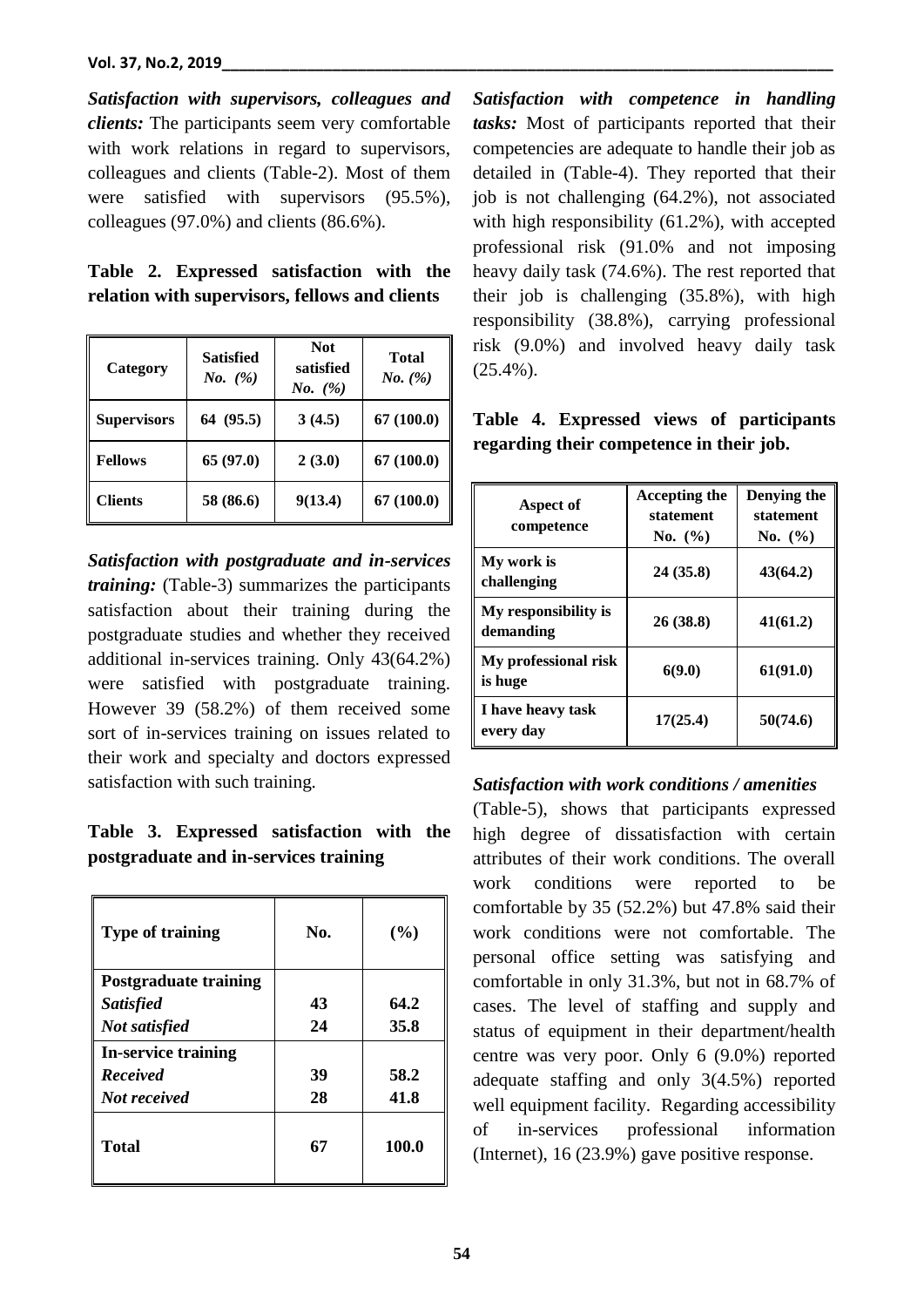|             |  | Table 5. Expressed satisfaction with work |  |
|-------------|--|-------------------------------------------|--|
| conditions. |  |                                           |  |

| Area of inquiry                                     | Accepting the<br>statement<br>No. $(\% )$ | Denying<br>the<br>statement<br>No. (%) |
|-----------------------------------------------------|-------------------------------------------|----------------------------------------|
| My overall work conditions<br>are comfortable       | 35(52.2)                                  | 32(47.8)                               |
| My office setting is<br>satisfying and comfortable  | 21(31.3)                                  | 46 (68.7)                              |
| Our department / health<br>centre is well-staffed   | 6(9.0)                                    | 61 (91.0)                              |
| Our department/health<br>centre is well equipped    | 3(4.5)                                    | 64 (95.5)                              |
| I have accessibility to<br>professional information | 16(23.9)                                  | 51(76.1)                               |

## *Satisfaction with salary/income*

Participants were very unsatisfied about their income and salary regardless of the way it was viewed (Table-6). Participants agreed that their income was not satisfying (74.6%),their income was not compatible to their professional status (97.0%), they were not satisfied with their social status (83.6%), their income was not proportionate to their work (86.6%) and they were unsatisfied with their income as compared to other parallel specialties (89.6%).

# **Table 6. Expressed satisfaction with salary/income.**

| Area of inquiry                                                         | Accepting the<br>statement<br>No. $(\% )$ | Denying the<br>statement<br>No. $(\% )$ |
|-------------------------------------------------------------------------|-------------------------------------------|-----------------------------------------|
| I am satisfied with<br>my income                                        | 17(25.4)                                  | 50 (74.6)                               |
| 2. My income is<br>compatible to my<br>professional status              | 2(0.0)                                    | 65 (97.0)                               |
| I am satisfied with<br>the social status as<br>family physician         | 11 (16.4)                                 | 56 (83.6)                               |
| 4. My income is<br>proportionate to my<br>work                          | 9(13.3)                                   | 58 (86.6)                               |
| I am satisfied with<br>the income<br>compared with other<br>specialties | 7(10.4)                                   | 60 (89.6)                               |

*Satisfaction with specialty as family physician* Just under two thirds of the participants reported that they were satisfied with their specialty as family physicians (61.2%). The remaining 26 (38.8%) reported that they were not satisfied with such specialty as shown in (Table-7). When participants were requested to list reasons why they were satisfied or not, their answers are summarized in (Table-7a &7b) also. For those who expressed satisfaction with their specialty (Table 7a), 31.7% of them attributed their satisfaction to the view that family medicine serves people in comprehensive way and responds to immediate population needs. Further 24.4% were satisfied because their specialty allows for good balance between work requirements and time for personal and family demands. However, 8 (19.5%) of the satisfied could not give any comment. The two most frequently stated reasons for the non-satisfaction Table-7b) are as follows: Unrecognized specialty (38.5%), inadequate resources for work and inadequate services status (30.8%). Three other reasons were equally reported: long tedious work time and problems with patients, low income and Stagnant specialty with little avenue for improvement (11.5% each. Two participants reported their desire to change specialty as the reason for non-satisfaction.

|  |                                | Table 7 a. Reasons for satisfaction with |  |
|--|--------------------------------|------------------------------------------|--|
|  | specialty as family physician. |                                          |  |

| <b>Reasons for being satisfied</b>      | No. | $\frac{0}{0}$ |
|-----------------------------------------|-----|---------------|
| It provides an opportunity to serve     |     |               |
| people and deal with a variety of       | 13  | 31.7          |
| conditions                              |     |               |
| It provides a balance between public    | 10  | 24.4          |
| service and personal needs              |     |               |
| I like the job and interested in family | 6   | 14.6          |
| medicine specialty                      |     |               |
| It is an important specialty and        |     |               |
| represents a front line to population   | 4   | 9.8           |
| health                                  |     |               |
| No comment given                        | 8   | 19.5          |
| Total                                   | 41  | <b>100.0</b>  |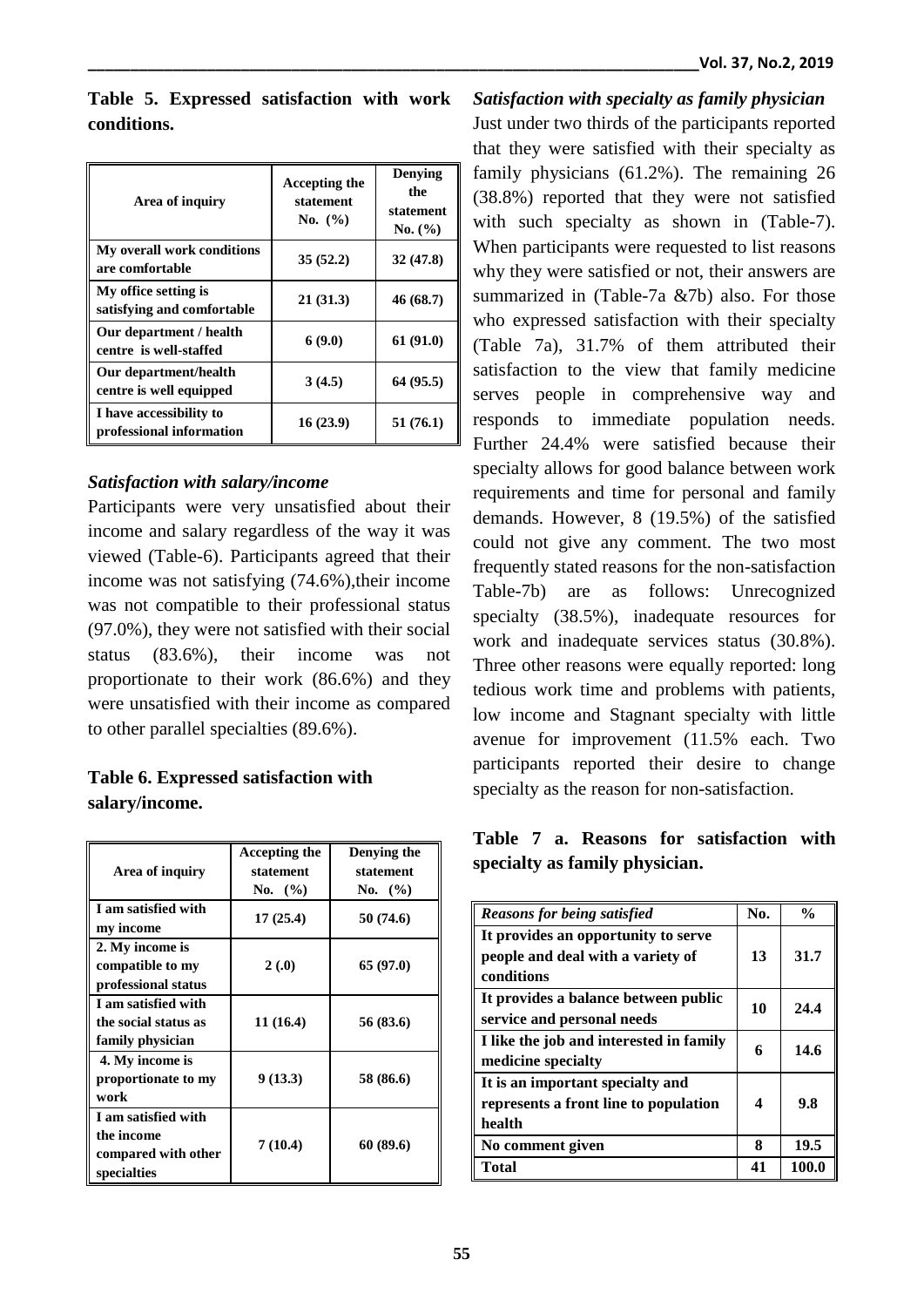|  |                                | Table 7b. Reasons for non-satisfaction with |  |
|--|--------------------------------|---------------------------------------------|--|
|  | specialty as family physician. |                                             |  |

| Reasons for being not satisfied                          | No. | $\frac{0}{0}$ |
|----------------------------------------------------------|-----|---------------|
| <b>Unrecognized specialty</b>                            | 10  | 38.5          |
| Inadequate resources for work and status                 |     | 30.8          |
| Long tedious work with work problems                     |     | 11.5          |
| Low income                                               | 3   | 11.5          |
| Stagnant specialty with little avenue for<br>improvement | 3   | 11.5          |
| Desire for further training and sub-<br>specialty        | 2   | 7.7           |
| Total participants*                                      |     |               |

**\*Three doctors gave two reasons each**

#### **DISCUSSION**

Studying job satisfaction is of great importance, especially within the health sector due to its direct effect on doctor performance which in turn touches the quality of health care provided to people. Satisfied doctors have better doctor patient relationship, less medical error and increased role in recruitment of new doctors within a specific field. **[25]** Family physician deserve to be in the spotlight of satisfaction studies given their role in delivering high quality primary health care, preventive medicine, referral system, management of acute and chronic disease and maintaining continuing care, All of these have their consequences on economy in addition to decrease load at secondary and tertiary health levels.**[15]** In this study, it was possible to explore the view of doctors specialized in family medicine about their perceived satisfaction of their work conditions and specialty. A good response rate was achieved in the present study as 67 out of 74 or 90.5% of the targeted doctors responded to the interview. This high response rate is likely to make the results fairly representative to the status quo of family physicians at the time of the study. The nonparticipation of the excluded 7 doctors would not likely to introduce a substantial selection bias and to distort the results and conclusions we made. High level of satisfaction was observed between participant and work relations in terms of satisfaction with supervisors, colleagues or clients. This is a good result as it suggests some sort of harmony and mutual understanding of the various partners of the health care process. This result is similar to what was published in a thesis in 2016 on evaluation of the determinants of job satisfaction among Canadian family physician.<sup>[26]</sup> Expression of such cordial relation with various stakeholders could be due to good communication, friendship and close ties to the persons in the administrative chain, work fellows and catchment population. In addition, fairly long time is spent by doctors in work (8.30 AM-2.30 PM), seeing patients who are frequently visiting primary health centers for vaccination, antenatal care, checking blood pressure, etc. Such frequent encounter is likely to enhance good relationship among doctors, fellows and clients. Also this result is generally consistent with conclusions reached by a study In the University of Groningen, the Netherlands who concluded that" Observation of the supervisor leadership behaviours specific instructions and two-way communication positively influenced residents' job satisfaction" **[27]** The level of satisfaction for postgraduate training was fair as nearly two thirds of participant doctors expressed satisfaction with their postgraduate training supported by in-services training. This result is consistent with the results of a study in America **[28]** but inconsistent with the results of a study in Turkey. **[29]** The main draw back in postgraduate training was related to the clinical aspect, the participant claimed (not shown in the results) that the clinical teachers in teaching hospitals did not follow systemic manner for the important topics necessary for the clinical skills required by family medicine trainees. In addition, the doctors assigned to train candidates of family medicine were, in the opinion of participants, not well qualified to train such candidates. Most of the doctors were happy with their performance in handling assigned tasks, seeing their job with minimal professional risk, not demanding and not challenging. This stance was similar to the results of studies carried out in Austria**[30]** and in Bahrain**. [31]** This could be due to the experience and higher educational level that family physician acquired making them more competent to work. Also these doctors being assigned in urban areas with moderate to high socioeconomic status could facilitate their patientdoctor relationship. Most of the participants were comfortable with the overall work conditions, a result which agrees with similar results in Qatar. **[32]** Participants were less comfortable with personal office setting and very unsatisfied with the level of staffing and supply and status of equipment. The latter result was similar to the results of a study done in Saudi Arabia. **[33]** Of course, the financial crises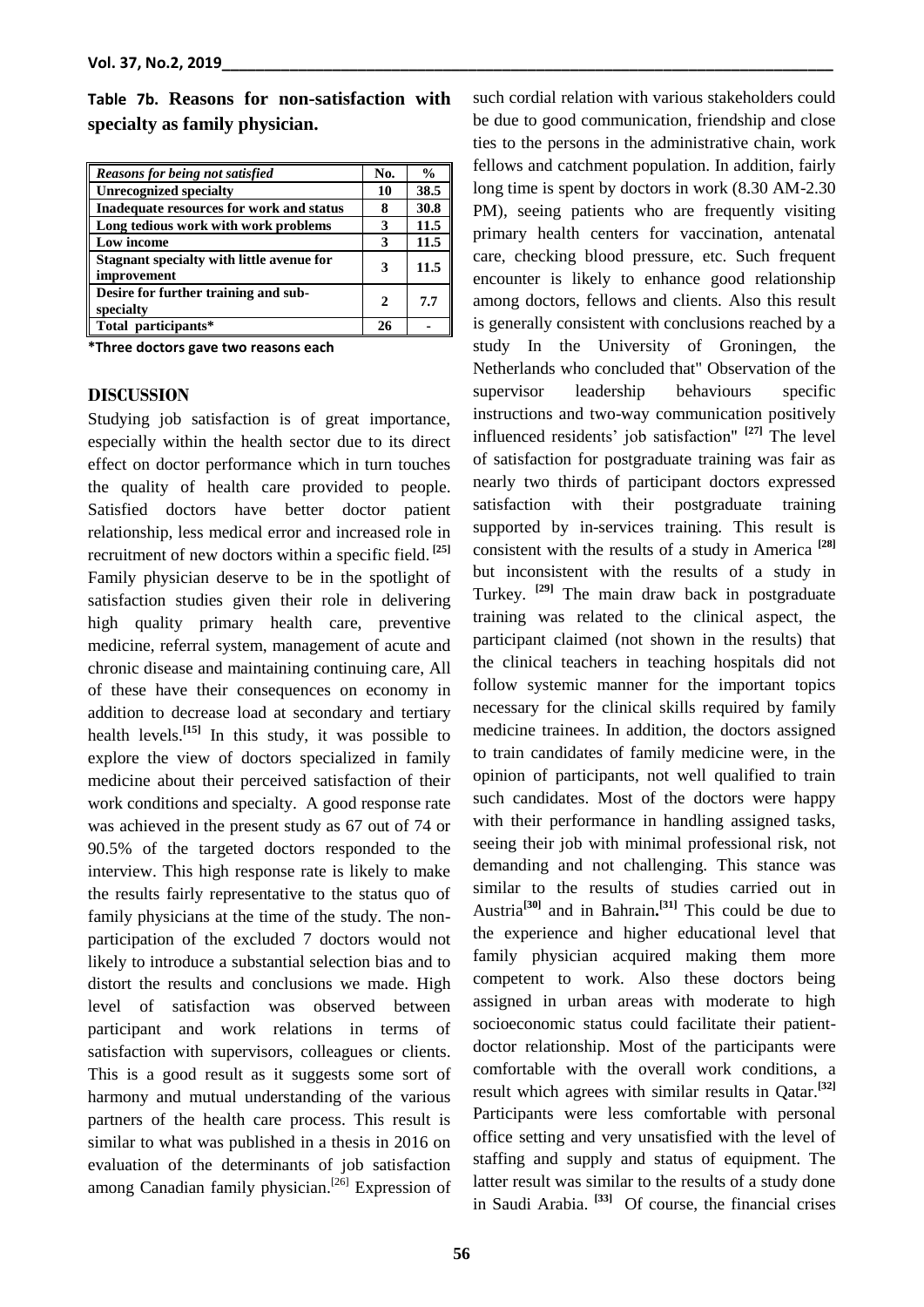in Iraq over the last few years have their great implications on the modernization of health care services in general and primary health care centres in particular. Iraq being an area of conflict resulted in poor financial resources for most of basic services including health services. Income was viewed in different ways despite that the majority was dissatisfied with their pay. Family physicians believe that they worked at least six hours per day, five days a week, managing different cases of all age groups in addition to applying the programmes of primary care, yet they have similar official salary/income to other specialties who deal with specific age or system and have fewer working days with better opportunity to have private work. This dissatisfaction with salary was also reported in a study in Baghdad. **[34]** suggesting that the perceived inadequate salary is likely to be universal to family physicians and physicians working in primary health care settings in Iraq. Actually even doctors at tertiary care institutions seemed unsatisfied with their income as reported in Saudi Arabia.**[35]** Under two thirds reported that they were satisfied with family medicine as a specialty. The main reason for satisfaction was that it is a comprehensive way to serve people and to respond to a wide range of population needs. This justification of satisfaction if taken on its face value is very encouraging as doctors seem to recognize the value of the work they do to their society. Lack of recognition of the specialty by various stakeholders and other fellows was the main reason behind expressed dissatisfaction. The view on satisfaction/ dissatisfaction with specialty in the present study was similar to findings in Pakistan.**[25]** but the reasons given for satisfaction were different. In Pakistan, respect of family physicians by the public was behind satisfaction. Also the reason for dissatisfaction was related to their complain that the family physician job is very demanding. A closing comment is that family medicine in most countries is just emerging practice and a lot is needed to further strengthen its bases and reputation.

#### **REFERENCES**

**1. Armstrong, M. A Handbook of Human resource Management Practice, Tenth Edition, Kogan Page Publishing, London, 2006.**

- **2. Aziri B. Job satisfaction: A literature review. Research management and practice 2011; 3(4): 77-86.**
- **3. Hoppock, R. (1935). Job Satisfaction, Harper and Brothers, New York, p. 47 cited by Aziri B. Job satisfaction: A literature review. Research management and practice 2011; 3(4): 77-86. Cited in: Aziri B. Job satisfaction: A literature review. Research management and practice 2011; 3(4): 77-86.**
- **4. George JM, Jones GR. Understanding and Managing Organizational behavior, Fifth Edition, Pearson/Prentice Hall, New Jersey, 2008.**
- **5. Vroom VH. Work and motivation, John Wiley and Sons, New York, 1994.**
- **6. Spector PE. Job satisfaction: Application, assessment, causes and consequences, Thousand Oaks, CA, Sage Publications Inc, California 1997.**
- **7. Davis K. and Nestrom JW. Human Behavior at work: Organizational Behavior, 7th edition, McGraw Hill, New York, 1985. Cited in: Aziri B. Job satisfaction: A literature review. Research management and practice 2011; 3(4):77-86.**
- **8. Statt, D. The Routledge Dictionary of Business Management, Third edition, Routledge Publishing, Detroit, 2004.**
- **9. Mullins, J.L. Management and organizational behavior, Seventh Edition, Pearson Education Limited, Essex, 2005.**
- **10. Kalleberg AI, Loscocco KA. Aging, Values, and Rewards: Explaining Age Differences in Job Satisfaction. American Sociological Review 1983; 48 (1): 78-90.**
- **11.Burks F What is the Relationship between Job Satisfaction and Age. Demand media smallbusiness.chron.com/relationship. 2015 Accessed October 2018.**
- **12. Scheurer D, McKean S, Miller J, Wetterneck T. US physician satisfaction: A systematic review. J Hosp Med.2009: 4(9): 560-568.**
- **13. Fielding R, Li J, Tang Y .Health care utilization as a function of subjective health status, job satisfaction and gender among health care workers in Guangzhou, Southern China. Soc Sci Med. 1995, 41(8); 1103-1110.**
- **14.Timothy A, JudgeaRonald F, PiccolobNathan P.PodsakoffcJohn C.ShawdBruce L.Rich. The relationship between pay and job satisfaction: A meta-analysis of the literature. Journal of vocational behavior 2010; 77(2): 157-167.**